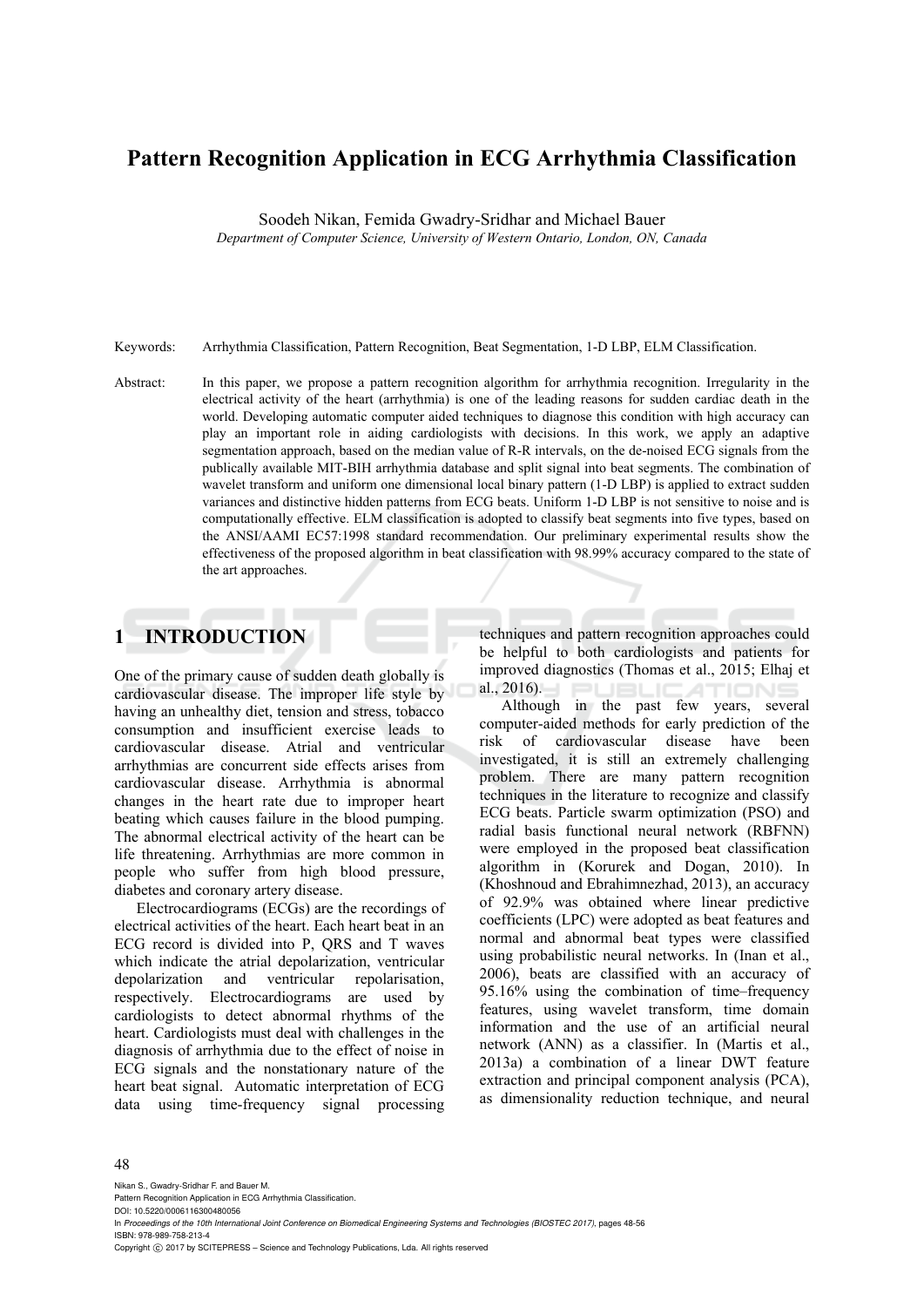network classifier leads to 98.78% classification accuracy between normal and abnormal beats. In (Kadambe and Srinivasan, 2006), normal and abnormal time domain features, P, QRS and T waves from American Heart Association database were classified with the accuracy of 96%, 90% and 93.3%, respectively, by discretizing the wavelet basis function using an adaptive sampling scheme. Adaptive parameters of wavelet non-linear functions and the relative weight of each basis function were estimated using a neural network. An accuracy of 99.65% for arrhythmia recognition was reported in (Yu and Chen, 2007) using wavelet transform and a probabilistic neural network. However, a small subset of MIT-BIH ECG database (only 23 records) was employed for evaluation. In order to classify ECG beats, the authors in (Ebrahimzadeh and Khazaee, 2009) adopted statistical features from Lyapunov exponents and wavelet coefficients power spectral density (PSD) values of eigenvectors and achieved a 94.64% accuracy for eight records from MIT-BIH arrhythmia database. Due to the effect of noise, and the nonstationary nature of ECG signal, nonlinear techniques appear to be more effective in extracting distinctive and hidden characteristics of ECG signals. In (Martis et al., 2013b), higher order spectra (HOS) bi-spectrum cumulants and PCA dimensionality reduction approach were adopted to represent ECG signals and feed-forward neural network and least square support vector machine (SVM) were used for classifying different types of beats with an accuracy of 93.48%. In (Khalaf et al., 2015), a cyclostationary analysis was proposed as a feature extraction approach to reduce the effect of noise and also to reveal hidden periodicities of ECG beats where spectral correlation coefficients were utilised as statistical signal characteristics and passed through SVM for classification; this results in an accuracy of 98.6% for 30 records of the MIT-BIH Arrhythmia database. Authors in (Oster et al., 2015) proposed a switching Kalman filter technique for arrhythmia classification, and automatic selection of beat type. This method also includes a beat type for unknown morphologies "X-factor" which incorporates a form of uncertainty in classification for the case of indecision on the beat type. The classification F1 score of the algorithm on MIT-BIH arrhythmia database was 98.3%. Employing the fusion of linear and nonlinear features has benefits the advantages of handling noise and a more effective description of the signal. In (Elhaj et al., 2016), a combination of linear (PCA of DWT coefficients) and nonlinear (high order statistics,

cumulants and independent component analysis) features were proposed for heart beat representation. An accuracy of 98.91% was achieved using the fusion of SVM and radial basis function classifiers to classify five types of arrhythmia. The combination of fourth and fifth scale dual-tree complex wavelet transform (DTCWT) coefficients, AC power, kurtosis, skewness and timing information were adopted in (Thomas et al., 2015) as QRS characteristics. Multi-layer back propagation neural network was proposed to classify five types of ECG beats of MIT-BIH Arrhythmia database with the accuracy of 94.64%.

As discussed, encouraging results on the arrhythmia classification have been obtained in previous research. However, more applicable and fully automatic techniques with high accuracy and low complexity need to be developed. In particular, developing automatic computer aided segmentation of ECG signal into heart beats is very important as the first stage in beat classification. In previous research (Thomas et al., 2015; Khalaf et al., 2015), R peaks were located using an annotated file which makes the techniques semi-automatic. In contrast, in the approach proposed in this paper, R peaks are detected automatically based on a parabolic fitting algorithm. Moreover, a novel adaptive segmentation technique used in our work reduces the probability of beat misclassification and the risk of misdiagnosis due to the interference of adjacent beats which may occur when a constant beat size was used as in previous works (Martis et al., 2013a; Elhaj et al., 2016). As well, the chosen feature extraction technique has significant role in the accuracy of diagnosis. By discovering hidden patterns and extracting distinctive features from the ECG signal, which are less sensitive to noise, the accuracy of arrhythmia classification can be improved without requiring very complicated classifiers. Uniform 1-D local binary pattern (LBP), used in our work, has the advantage of less sensitivity to noise and effectiveness in extracting hidden and salient information from non-stationary ECG signals and due to low computational complexity, it can be employed in real-time applications (Kaya et al., 2014).

The proposed arrhythmia recognition approach in this paper is based on beat classification by adopting the fusion of wavelet transform and uniform 1-D LBP feature extraction of ECG signal and extreme learning machine (ELM) classification. The ECG signal is pre-processed to remove the unwanted effect of noise. Then, the de-noised signal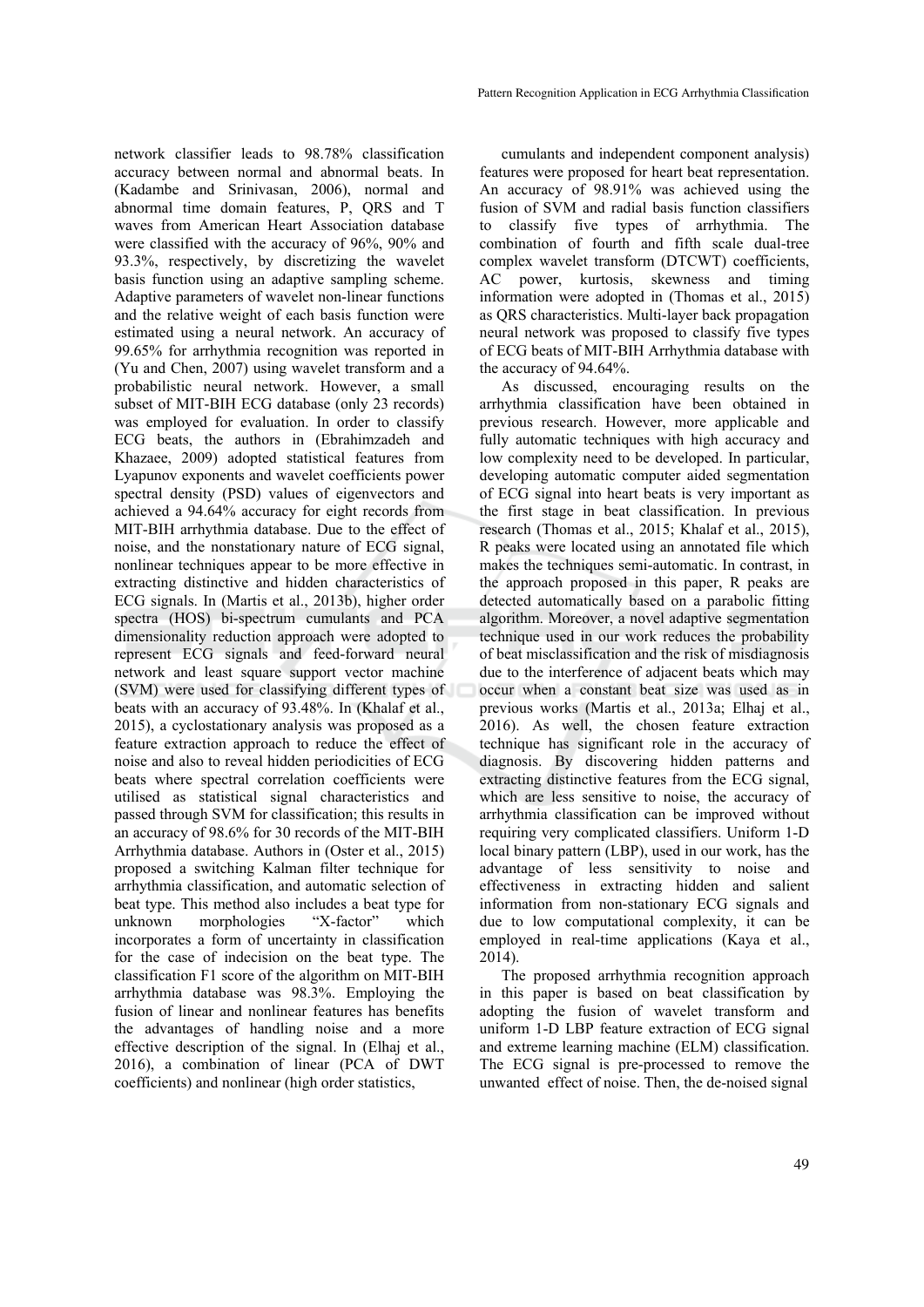

Figure 1: Block diagram of the proposed arrhythmia recognition and classification algorithm.

is divided into heart beats using the proposed adaptive segmentation technique in this paper, which is based on the detected R peaks and the median value of R-R intervals. Each segment of the ECG signal is transformed into time-frequency space by applying digital wavelet transform (DWT). Wavelet coefficients of signal go through a one-dimensional version of LBP which is a histogram-based signal descriptor and extracts hidden and distinctive characteristics of a signal. By transforming the feature space into histograms, the dimensionality of the feature space is reduced from the number of signal samples to the number of histogram bins. In this paper, we just keep uniform patterns which contain useful information about the onedimensional signal, such as sudden changes, edges, end of lines and corners. The beat segments are divided into training and testing sets. The extracted features of training set are fed to an ELM classifier for the training procedure. The remaining feature vectors are used to test the beat classification algorithm. Figure 1 shows the block diagram of the proposed algorithm. The rest of paper is organized as follows: Section 2 describes the adopted ECG database and Section 3 provides mathematical details of the pre-processing techniques. Section 4 explains the proposed beat segmentation approach. Section 5 and 6 discuss feature extraction and classification techniques and Section 7 provides an evaluation through experimental results. Finally, the paper is concluded in Section 8.

## **2 MATERIALS**

In this paper, we consider the ECG signals which are available online from PhysioNet that offers free web access to a large-scale dataset of recorded physiologic signals. The MIT-BIH arrhythmia database (Moody and Mark, 2001; Goldberger et al., 2000) is used to evaluate the arrhythmia recognition and classification technique which has been proposed in this paper. There are 48 ECG records, with the length of a little more than 30 minutes, in the MIT-BIH collection and the sampling frequency of each ECG signal is 360 Hz. Twenty-three of recordings were routine clinical ECGs selected from 4000 ambulatory records at Boston's Beth Israel Hospital and the remaining 25 ECG signals were collected from the same set to include other less common significant arrhythmia types that may not be represented well in a small randomly selected group. Each beat in the ECG signal shows one cycle of electrical activity of the heart. The irregular heart rhythms are considered as ectopic beats. The entire MIT-BIH database is grouped into five beat types based on the ANSI/AAMI EC57:1998 standard recommendation (Martis et al., 2013a). The five classes include normal beats (N), fusion beats (F), supra-ventricular ectopic beats (S), ventricular ectopic beats (V) and unknown or unreadable beats (U) as shown in Fig 2. In this paper, we adopted the entire 48 ECG records in the database including (90,580) N, (2973) S, (7707) V, (1784) F and (7050) U beats (110094 beats, totally).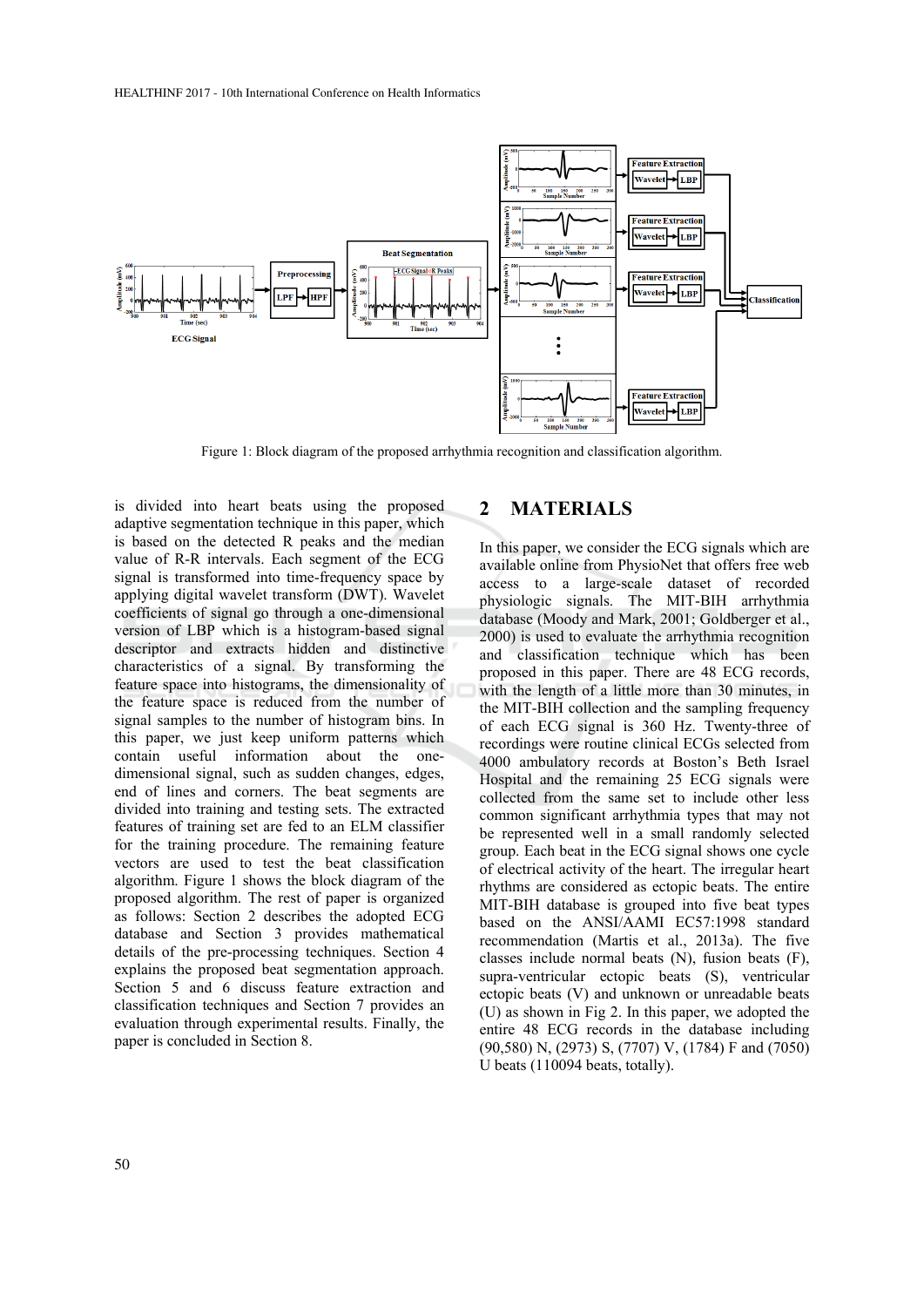

Figure 2: Five categories of ECG beat classes based on the ANSI/AAMI EC57-1998 standard.

### **3 PREPROCESSING**

The effect of noise on the ECG signal reduces the accuracy of recognition of arrhythmia in the ECG records and therefore, the precision of diagnosis of cardiovascular disease will be decreased. Various categories of noise are associated with the ECG signal, such as powerline interference, device noise, muscle noise, motion noise, contact noise and quantization noise (Elhaj et al., 2016). In order to increase the accuracy of disease detection, preprocessing is required to be applied on the ECG signal to reduce the effect of noise and improve the signal to noise ratio. In this paper, we applied a digital elliptic band-pass filter with passband of 5-15 Hz (maximizes the QRS energy), which is constructed by cascading a low-pass and high-pass filters, to remove muscle noise and baseline wander (Pan and Tompkins, 1985) as follows.

#### **3.1 Low-pass Filter**

The adopted low-pass filter has the following transfer function and amplitude response, respectively (Pan and Tompkins, 1985).

$$
H(z) = \frac{\left(1 - z^{-6}\right)^2}{\left(1 - z^{-1}\right)^2},\tag{1}
$$

$$
|H(\omega T)| = \frac{\sin^2(3\omega T)}{\sin^2(\frac{\omega T}{2})}
$$
 where T is sampling period (2)

#### **3.2 High-pass Filter**

The transfer function of the high-pass filter is based on the subtraction of the output of a first-order lowpass filter from an all-pass filter as follows (Pan and Tompkins, 1985).

$$
H(z) = z^{-16} - \frac{(1-z^{-32})}{(1-z^{-1})}.
$$
 (3)

The proposed high-pass filter has the following amplitude response.

$$
|H(\omega T)| = \frac{[256 + \sin^2(16\omega T)]^{0.5}}{\cos(\frac{\omega T}{2})}.
$$
 (4)

#### **4 BEAT SEGMENTATION**

In order to recognize arrhythmia, we had to compute a beat classification by dividing each ECG signal into beat segments and classify different types of beats. The segmentation process consists of R peak detection and isolation of beats based on the duration of R-R intervals.

#### **4.1 R Peak Detection**

R peaks are the largest deviation of ECG signals from the baseline. The proposed algorithm for R peak detection in this work is based on the parabolic fitting algorithm (Jokic et al., 2011). By adopting two polynomial functions (PFs) of degree 3, we modelled the R peak. A signal  $x$  of length  $M$  is defined as follows.

$$
x (m): x (1), x (2), ..., x (M)
$$
 (5)

where  $x(i)$  is the  $i<sup>th</sup>$  sample of the signal. The approximation of signal  $x$  using the polynomial function  $\hat{x}$  of order d is denoted by the following equation.

$$
\hat{x}(m) = c_0 + c_1 m + c_2 m^2 + \dots + c_d m^d,
$$
  
where  $m = 1, 2, ..., M.$  (6)

By minimizing the least square error (the square of  $l_2$  norm of the residual), we can calculate the  $c_k$  coefficients as follows.

$$
er^{2} = ||\hat{x}(m) - x(m)||_{2}^{2} = \sum_{m=1}^{M} (\hat{x}(m) - x(m))^{2}, \quad (7)
$$

$$
\frac{\partial er^2}{\partial c_k} = 0.
$$
 (8)

In order to find R peak, a differentiator is first used to highlight the high inclines of the ECG signal. Then, the PFs are fitted from the Q peak to the R peak (through the ascending R leg) and from R peak to the S peak (through the descending R leg) (Jokic et al., 2011).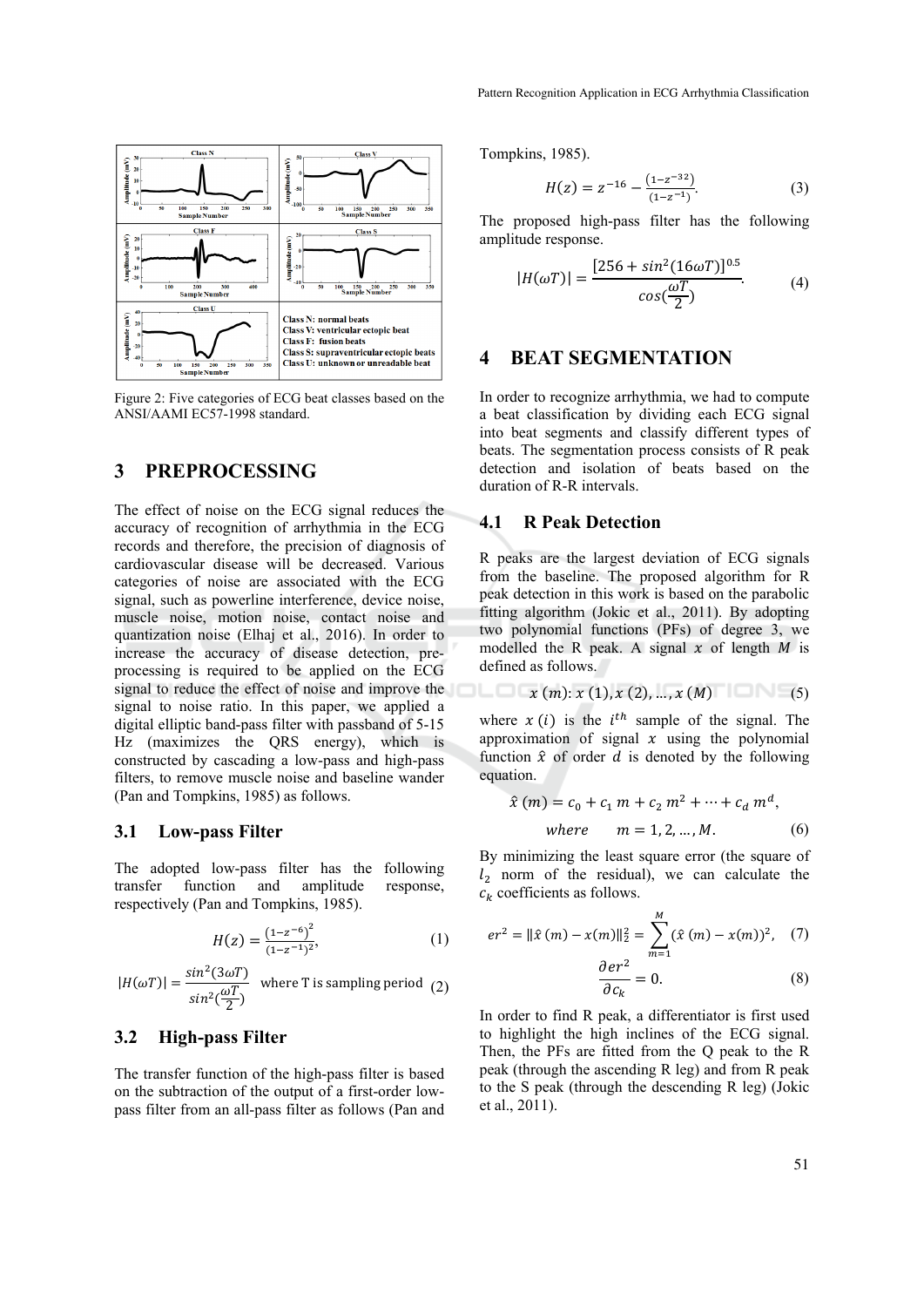### **4.2 Segmentation**

After detection of the R peaks we need to split ECG signal into beat segments. The segmentation technique which is proposed in this paper starts from each R peak and separates beats by choosing some samples from the left and right side of the R peak without inclusion of the former or latter beats. In previous work in the literature (Thomas et al., 2015; Elhaj et al., 2016) a constant number of samples are selected from both signal sides. Therefore, the length of all beat segments is equal. However, due to the non-stationary and aperiodic nature of ECG signal, beat lengths for all of the ECG records are not equalsized. Therefore, determining a constant size for all beats may lead to inclusion of adjacent beats in each segment. In this paper, in order to reduce the effect of beat interference, we employ a novel adaptive segmentation approach. For each ECG record we calculate the consecutive R-R intervals and find the median value of R-R durations for each ECG signal as the adaptive beat duration. Therefore, from each R peak, we select the number of samples equal to the half of the beat duration from the left and right sides of the R peak.

## **5 FEATURE EXTRACTION TECHNIQUES**

In this section, we describe how we find the distinctive characteristics of ECG beats to feed to classification stage for beat recognition. The cascade combination of wavelet transform and uniform 1-D LBP is applied on beat segments to extract sudden variances and sparse hidden patterns from signal.

#### **5.1 Wavelet**

Discrete wavelet transform is a viable and powerful feature extraction technique to analyse ECG signals locally in multi-resolution manner in time and frequency domain simultaneously and separate the signal frequency sub-bands. A signal can be displayed with different scaling and wavelet basis functions (Emadi et al., 2012). DWT extracts the approximation (low frequency components) and detailed coefficients (high frequency components) as shown in Fig 3  $(A_i$  and  $D_i$  are approximation and detail coefficients and  $i = 1, 2$  and 3). A continuous wavelet transform is generated by a series of translations and dilations of mother wavelet  $\varphi(.)$  as follows (Ródenas et al., 2015).

$$
\varphi_{\alpha,\beta}(t) = |\alpha|^{-\frac{1}{2}} \varphi\left(\frac{t-\beta}{\alpha}\right) \tag{9}
$$

where,  $\alpha$  and  $\beta$  are scaling and shift parameters, respectively. DWT is the sampled version of continuous wavelet as follows.

$$
\varphi_{\alpha,\beta}[n] = 2^{-\frac{\alpha}{2}} \varphi[2^{-\alpha} n - \beta]. \tag{10}
$$

The wavelet transform of a signal,  $x \lfloor n \rfloor$  of length N, is the correlation between the wavelet function  $\varphi_{\alpha\beta}[n]$  and signal as shown by the following set of wavelet coefficients (Ródenas et al., 2015).

$$
CW[\alpha, \beta] = \sum_{n=1}^{N} x [n] \varphi_{\alpha, \beta}[n]. \tag{11}
$$

In this paper, we use 8 level wavelet decomposition and adopt the approximation and detail coefficients as the extracted features. Therefore, the size of wavelet features for each beat, depending on the beat size, is different.

### **5.2 1-D LBP**

Two-dimensional local binary pattern (2-D LBP) is one of the most successful feature extractors, which extracts texture features of the 2-D images by comparing each signal sample (image pixel) with its neighbour samples in a small neighbourhood. There is no training requirement which makes the feature extraction fast and easy to integrate into the new data sets. Furthermore, due to the application of



Figure 3: Three-level wavelet decomposition.



Figure 4: 2-D LBP for a sample point of a 2-D signal: a) choosing P neighbours on the neighbourhood of radius R around a centre sample point, b) comparing signal values for centre and neighbour points and c) creating the binary pattern and associated decimal value for the centre sample.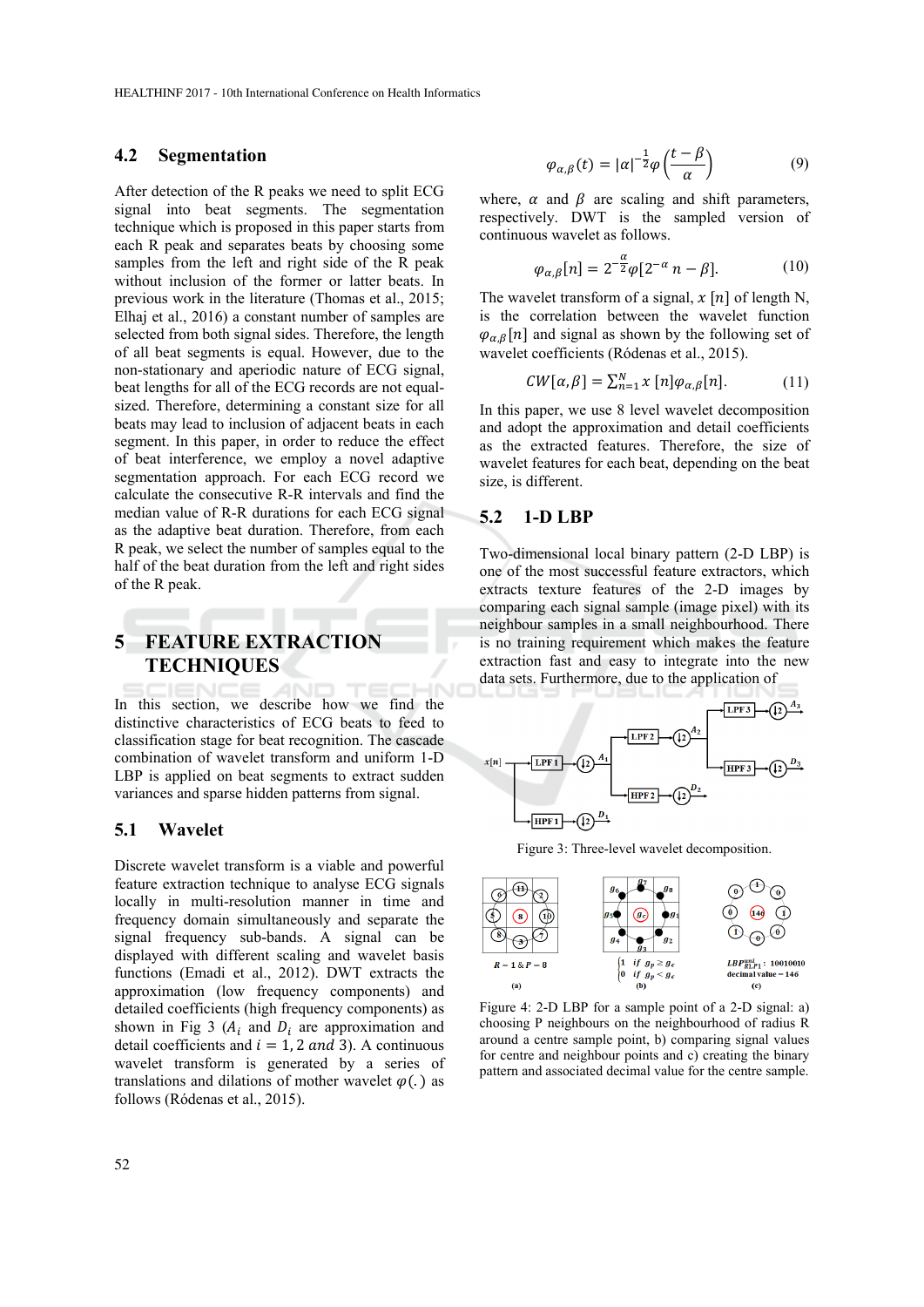histograms as the feature sets, the image-size dimension of the feature space can be reduced to the number of histogram bins (Ahonen et al., 2004).  $R$  is the radius of the neighbourhood and  $P$  is the number of neighbour samples which are compared with the centre pixel as shown in Fig 4. If the value of the neighbour sample is greater than or equal to the centre sample, a 1 is assigned to that neighbour and if it is less than the centre pixel a 0 is assigned to that sample. Therefore, we have a  $P$ -bit binary pattern for each pixel at  $(r, c)$  location and the decimal value (DV) associated with the binary pattern is calculated as follows.

$$
DV(r,c) = \sum_{k=1}^{P} G(g_k - g_c) \cdot 2^{P-1},
$$
 (12)

$$
G(u) = \begin{cases} 1 & \text{if } u \ge 0 \\ 0 & \text{if } u < 0 \end{cases} \tag{13}
$$

Decimal values are used to make the histogram for the 2-D signal. Therefore, the size of feature vector which is extracted from the 2-D image is equal to the number of histogram bins  $(2<sup>P</sup>)$ . In order to reduce the size of features and remove redundant information, we ignore non-uniform patterns due to the fact that considerable amount of discriminating information (important local textures such as spots, line ends, edges and corners) is preserved by taking only uniform patterns into consideration (Ahonen et al., 2004). The binary pattern is uniform if there are at most two bitwise transitions from 0 to 1 or 1 to 0. Each histogram has  $P(P - 1) + 2$  bins for uniform and 1 bin for all non-uniform patterns, in total there are  $P(P - 1) + 3$  bins. Therefore, the computational complexity is also reduced (Nikan and Ahmadi, 2015).

The one-dimensional version of LBP can be adopted to extract distinctive characteristics from ECG signals. The same procedure is applied on each sample point of the signal by comparing  $P/2$ neighbours from right and left side of centre sample to create the P-bit pattern as shown in Fig 5 (Kaya et al., 2014). In this paper, the uniform 1-D LBP with neighbourhood size of 8 points is applied on wavelet coefficients from the previous section. Therefore, a histogram of 59 bins (based on the above formulations  $P(P-1) + 3 = 8(8-1) + 3 = 59$ bins) is created as the feature vector for each beat segment. This technique not only discovers local sudden variances and hidden patterns from ECG signal but also has the advantage of having less sensitivity to noise, extracting sparser characteristics, and is computationally effective.

Furthermore, all feature vectors regardless of the beat size, have equal length of feature sets.



Figure 5: Neighbouring around one sample point of ECG signal for 1-D LBP feature extraction.

### **6 CLASSIFICATION**

In this section, we describe our approach for training a classifier to learn the set of arrhythmia classes from a set of the extracted features from ECG beat segments. We then use the remaining features for testing the classifier to predict the class labels of beat segments; we apply 10-fold cross validation (to keep consistency with reference works). The feature set of all ECG beat segments is divided into two randomly selected subsets for training and validation, for 10 times, and the classification approach is applied every time to predict the arrhythmia class labels for the test set. Each time, 90% of the dataset is devoted to the training subset and the rest forms the testing subset. The final accuracy is the average of 10 folds. We employ an extreme learning machine as the proposed classification approach. Feed-forward neural networks are used extensively as classification strategies in medical pattern recognition applications due to their capability in approximating the nonlinear mappings in the data. In order to tune the weights and biases of the network, traditional learning mechanisms such as gradient decent method are employed. However, due to very slow iterative tuning by a gradient decent technique and its convergence into local minima, feed-forward neural networks suffer from slow learning and poor scalability. Extreme learning machine (ELM), as a learning algorithm for single hidden layer feedforward neural network (FF-NN), is a faster technique. An ELM classifier is generalized single hidden layer neural network with random hidden nodes and determined hidden layer weights without iterative weight tuning (Huang et al., 2006). For N distinct training samples, the single hidden layer FF-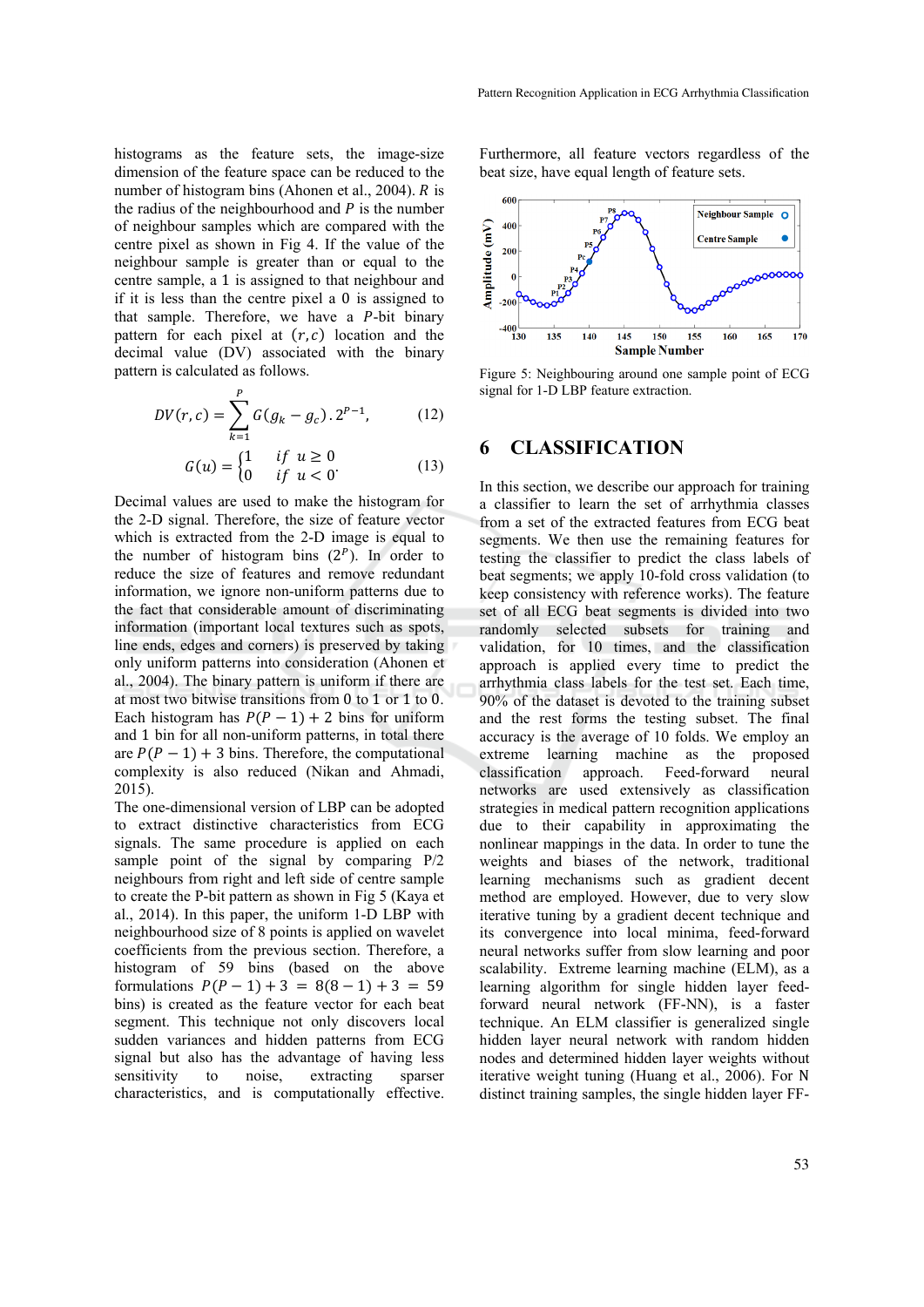NN with  $N_h$  random hidden neurons, L input and K output nodes are modelled as follows.

$$
\sum_{j=1}^{N_h} \bar{\lambda}_j F_j(\bar{x}_i) = \sum_{j=1}^{N_h} \lambda_j F(\bar{w}_j, \bar{x}_i + \mu_j) = \bar{o}_i,
$$
  
where  $i = 1, 2, ..., N$  (14)

where,  $\bar{x}_i = [x_{i1}, x_{i2}, ..., x_{iL}]^T$  and  $\bar{y}_i =$  $[y_{i1}, y_{i2}, ..., y_{iK}]^T$  are input and output nodes,  $F(.)$  is the activation function of network,  $\mu_i$  is threshold of  $j^{th}$  hidden node and  $\overline{w}_j = [w_{j1}, w_{j2}, ..., w_{jL}]^T$  and  $\bar{\lambda}_j = [\lambda_{j1}, \lambda_{j2}, \dots, \lambda_{jK}]^T$  denote the weight vectors between the  $j<sup>th</sup>$  hidden node and the input and output nodes, respectively.  $N$  samples can be approximated to have zero error means such that,

$$
\sum_{j=1}^{N_h} \lambda_j F(\overline{w}_j, \overline{x}_i + \mu_j) = \overline{y}_i
$$
 (15)

where,  $(15)$  can be denoted as follows.

$$
H\Lambda = Y \tag{16}
$$

where,  $\Lambda = |\bar{\lambda}_1|$  $^T$ ,  $\bar{\lambda}_2$  $^{\mathit{T}}$ , ...,  $\bar{\lambda}_{N_h}$  $T$ <sup>T</sup> and Y =  $\left[\bar{y}_1^T, \bar{y}_2^T, \dots, \bar{y}_N^T\right]^T$  and H is the hidden layer matrix, the  $l^{th}$  column of which is the output of  $l^{th}$  hidden node. It is proven in (Huang et al., 2006) that if  $F(.)$ is infinitely differentiable, then we can assign random values to the weights and biases and the required hidden layer nodes is  $N_h \leq N$ . Therefore, in the ELM technique, rather than tuning the weights and biases iteratively in gradient descent method, they are randomly assigned in the beginning of learning. Then,  $H$  is calculated and output weights are obtained through the following minimum norm least squares solution of (16),

$$
\widehat{\Lambda} = H^{\dagger} Y \tag{17}
$$

where,  $H^{\dagger}$  is the Moore-Penrose generalized inverse of  $H$  (Huang et al., 2006).

### **7 EXPERIMENTAL RESULTS**

In order to evaluate the performance of the proposed algorithm for arrhythmia recognition and classification, cross validation is applied on the entire MIT-BIH arrhythmia database (110094 beat segments). Sensitivity and precision of classification of each beat type are calculated using true positive  $(TP)$ , false positive  $(FP)$  and false negative  $(FN)$  as follows and shown in Table 1.

$$
Sensitivity\% = \frac{TP}{TP + FN} \times 100,\tag{18}
$$

$$
Precision\% = \frac{TP}{TP + FP} \times 100. \tag{19}
$$

Table 2 shows the total accuracy of the proposed arrhythmia classification approach compared to the previous works in the literature, using the following equation.

$$
Accuracy\% = \frac{TP + TN}{TP + TN + FP + FN} \times 100 \quad (20)
$$

where,  $TN$  is the true negative value of the classification. As shown in Table 2, our proposed method outperforms other reference techniques in the accuracy of beat classification. In the presented work, we adopted the same dataset as what was employed in the studies that are used for comparison, except for the work in (Khalaf et al., 2015), were only 30 ECG recordings were adopted which is much smaller than the 48 recordings in our study.

Our proposed algorithm is fully automatic, compared to the semi-automatic techniques in (Thomas et al., 2015; Khalaf et al., 2015). Based on

Table 1: Sensitivity and Precision of the proposed algorithm for classifying each beat type.

| <b>Beat Class</b> | Sensitivity % | Precision % |
|-------------------|---------------|-------------|
| N                 | 97.86         | 98.50       |
|                   | 96.20         | 98.63       |
| F                 | 92.73         | 96.35       |
| S                 | 90.50         | 94.06       |
|                   | 78.66         | 82.36       |

Table 2: Comparison of the accuracy of different algorithms for arrhythmia classification.

| <b>Method</b>                                    | Total Accuracy % |
|--------------------------------------------------|------------------|
| DTCWT+Morphological-ANN<br>(Thomas et al., 2015) | 94.64            |
| PDHI-SVM/RBF (Elhaj et al.,<br>2016)             | 98.91            |
| SC-SVM (Khalaf et al., 2015)                     | 98.60            |
| DWT+PCA-NN (Martis et al.,<br>2013a)             | 98.78            |
| <b>Proposed algorithm</b>                        | 98.99            |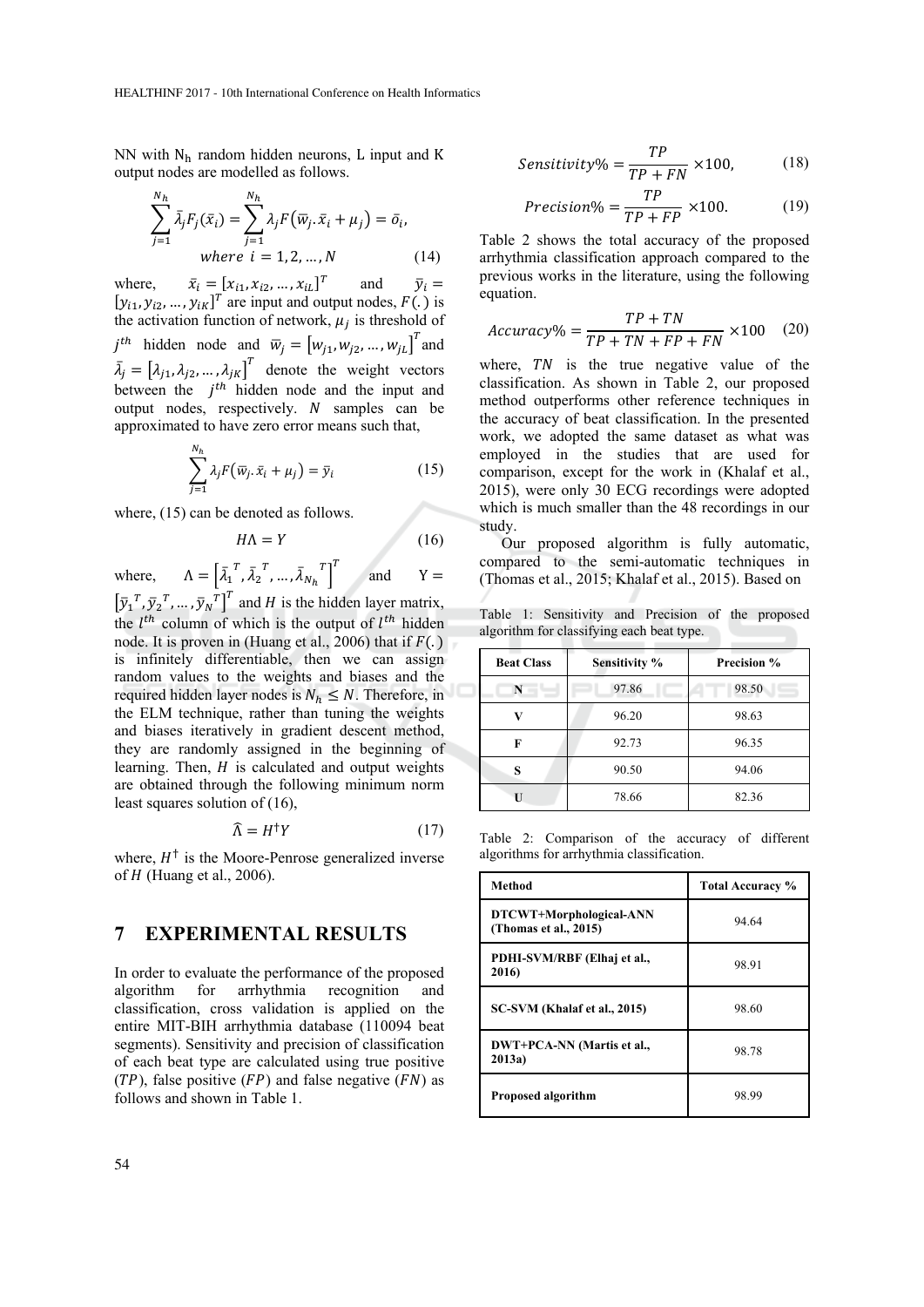the results in Table 2, the classification accuracies in (Martis et al., 2013a) and (Elhaj et al., 2016) are very close to the result of our proposed approach. However, the proposed adaptive segmentation method in this paper reduces the interference of adjacent beats, which is caused by using fixed beat size as in (Martis et al., 2013a) and (Elhaj et al., 2016). Our proposed technique outperforms those approaches by 232 and 89 less misclassifications, respectively.

### **8 CONCLUSIONS**

The proposed arrhythmia classification approach introduces a novel adaptive beat segmentation method based on the median value of the R-R intervals which reduces the misclassification due to the inclusion of adjacent beats in each segment. Moreover, applying uniform 1-D LBP on the wavelet coefficients not only reduces the dimensionality of feature space to 59 bins, which makes the proposed algorithm computationally effective, but also extracts local sudden variances and sparser hidden patterns from the ECG signal and has the advantage of having less sensitivity to noise. ELM classification leads to 98.99% accuracy of beat classification of ECG records in the MIT-BIH arrhythmia database, based on the ANSI/AAMI EC57:1998 standard recommendation, which outperforms the performance of the state of the art arrhythmia recognition algorithms in the literature. These types of algorithms create opportunities for automatic methods that can be applied to ECG readings to help cardiologists assess the risk of arrhythmias that may result in sudden cardiac death. This, given the shortage of cardiologists, can enhance our ability to screen people at risk.

### **REFERENCES**

- Ahonen, T., Hadid, A., & Pietikainen, M. (2004, May). Face recognition with local binary patterns. in *Proceedings of 8th European Conference on Computer Vision (ECCV)*, Prague, 469-481.
- Ebrahimzadeh, A., & Khazaee, A. (2009). An efficient technique for classification of electro-cardiogram signals. *Advances in Electrical and Computer Engineering*, 9(3), 89-93.
- Elhaj, F. A., Salim, N., Harris, A. R., Swee. T. T., & Ahmed, T. (2016). Arrhythmia recognition and classification using combined linear and nonlinear features of ECG signals. *Computer Methods and Programs in Biomedicine*, 127, 52-63.
- Emadi, M., Khalid, M., Yusof, R., & Navabifar, F. (2012). Illumination normalization using 2D wavelet. *Procedia Engineering*, 41, 854-859.
- Goldberger, A. L., Amaral, L. A., Glass, L., Hausdorff, J. M., Ivanov, P. C., Mark, R. G., …, Stanley, H. E. (2000). PhysioBank, PhysioToolkit and PhysioNet: components of a new research resource for complex physiologic signals. *Circulation*, 101(23), E215-E220.
- Huang, G. B., Zhu, Q. Y., & Siew, C. K. (2006). Extreme learning machine: theory and applications. *Neurocomputing*, 70(1-3), 489-501.
- Inan, O. T., Giovangrandi, L., & Kovacs, G. T. (2006). Robust neural network based classification of premature ventricular contraction using wavelet transform and timing interval feature. *IEEE Transactions on Biomedical Engineering*, 53(12), 2507-2515.
- Jokic, S., Delic, V., Peric, Z., Krco, S., & Sakac, D. (2011). Efficient ECG modeling using polynomial functions. *Electronics and Electrical Engineering*, 4(110), 121-124.
- Kadambe, S., & Srinivasan, P. (2006). Adaptive wavelets<br>for signal classification and compression. for signal classification and compression. *International Journal of Electronics and Communications*, 60(1), 45-55.
- Kaya, Y., Uyar, M., Tekin, R., & Yıldırım, S. (2014). 1Dlocal binary pattern based feature extraction for classification of epileptic EEG signals. *Applied Mathematics and Computation*, 243, 209-219.
- Khalaf, A. F., Owis, M. I., & Yassine, I. A. (2015). A novel technique for cardiac arrhythmia classification using spectral correlation and support vector machines. *Expert Systems with Applications*, 42(21), 8361-8368.
- Khoshnoud, S., & Ebrahimnezhad, H. (2013). Classification of arrhythmias using linear predictive coefficients and probabilistic neural network. *Applied Medical Informatics*, 33(3), 55-62.
- Korurek, M., & Dogan, B. (2010). ECG beat classification using particle swarm optimization and radial basis function neural network. *Expert Systems with Applications*, 37(12), 7563-7569.
- Martis, R. J., Acharya, U. R., & Min, L. C. (2013a). ECG beat classification using PCA, LDA, ICA and discrete wavelet transform. *Biomedical Signal Processing and Control*, 8(5), 437-448.
- Martis, R. J., Acharya, U. R., Mandana, K. M., Raya, A. K., & Chakraborty, C. (2013b). Cardiac decision making using higher order spectra. *Biomedical Signal Processing and Control*, 8(2), 193-203.
- Moody, G. B., & Mark, R. G. (2001). The impact of the MIT-BIH arrhythmia database. *IEEE Engineering in Medicine and Biology Magazine*, 20(3), 45-50.
- Nikan, S., & Ahmadi, M. (2015). Local gradient-based illumination invariant face recognition using LPQ and multi-resolution LBP fusion. *IET Image Processing*, 9(1), 12-21.
- Oster, J., Behar, J., Sayadi, O., Nemati, S., Johnson, A. E., & Clifford, G. D. (2015). Semisupervised ECG ventricular beat classification with novelty detection